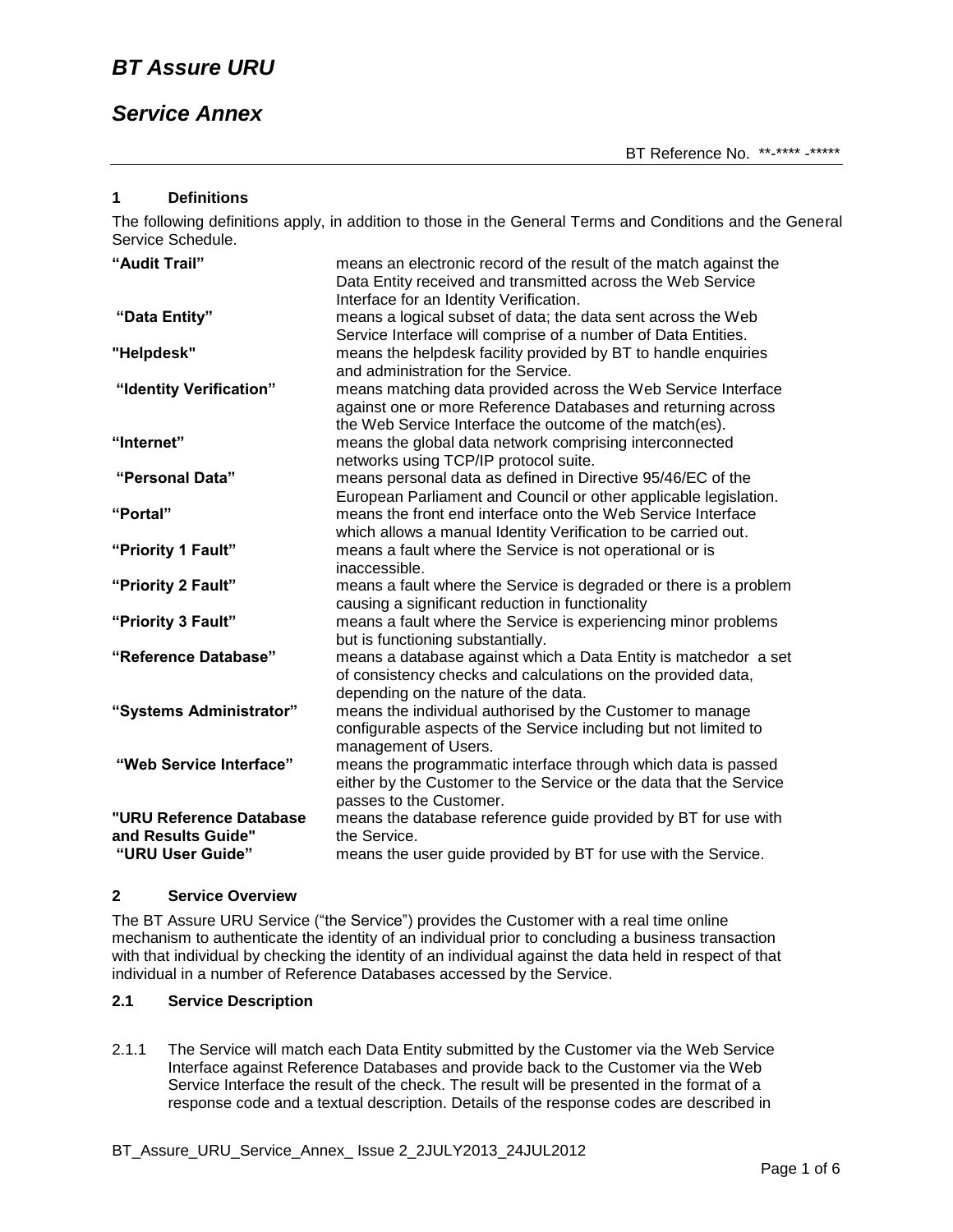# *BT Assure URU*

## *Service Annex*

BT Reference No. \*\*-\*\*\*\* -\*\*\*\*\*

the URU Reference Database and Results Guide. It is the Customer's sole responsibility whether it decides to proceed with its own customer's transaction on the basis of the Identity Verification results provided by the Service. The Data Entities and Reference Databases that will be checked for the Service are detailed in the URU Reference Database and Results Guide.

- 2.1.2 The Service will only match those Data Entities that are completed by the Customer and sent across the Web Service Interface. Where a Data Entity sent across the Web Service Interface is blank, it will not be matched and an appropriate response code returned. First name and last name are mandatory Data Entities for a consumer Identity Verification.
- 2.1.3 Information contained in the Reference Database is supplied and updated by the owners of those Reference Databases. The Service will verify an identity against the information held on these Reference Databases but BT does not warrant the accuracy of any information held on the Reference Databases.
- 2.1.4 All Personal Data sent across the Service is encrypted using 128bit Secure Socket Layer ("SSL").
- 2.1.5 The Service is provided 24hours per day, 365 days per year.

#### **2.2 Access to the Service**

- 2.2.1 The Service is accessed either from a web browser or directly by utilising the Web Service Interface. The URL for accessing the Service directly from a web browser is [https://www.prove-uru.co.uk/ProveURU.](https://www.prove-uru.co.uk/ProveURU) The URL for accessing the Service directly through the Web Service Interface will be communicated as part of the Service set-up. BT commits to supporting the current and previous two versions of the Web Service Interface and will provide a minimum of 90 days' notice of the withdrawal of support for any version of the Web Service Interface. Secure log in procedures (username and password) required to access the Service either via the Internet or via the Web Service Interface are detailed in the URU User Guide.
- 2.2.2 BT will email the System Administrator with a user identity and password required to access the Service.
- 2.2.3 The System Administration account, which is accessed via a Customer Administration Portal [\(https://www.prove-uru.co.uk/URUCustomers\)](https://www.prove-uru.co.uk/URUCustomers), will enable the System Administrator to create and edit Users, view Audit Trails and monitor usage.
- 2.2.4 The minimum technical specification for accessing the Service is:
	- **System Administrator -** PC with Internet access and e-mail; Microsoft OS; Internet Explorer 6.0 SP3 or higher or Firefox 3.6 or higher or as otherwise notified by BT from time to time
	- **User -** PC with Internet access; Microsoft OS; Internet Explorer 6.0 SP3 or higher or Firefox 3.6 or higher or as otherwise notified by BT from time to time.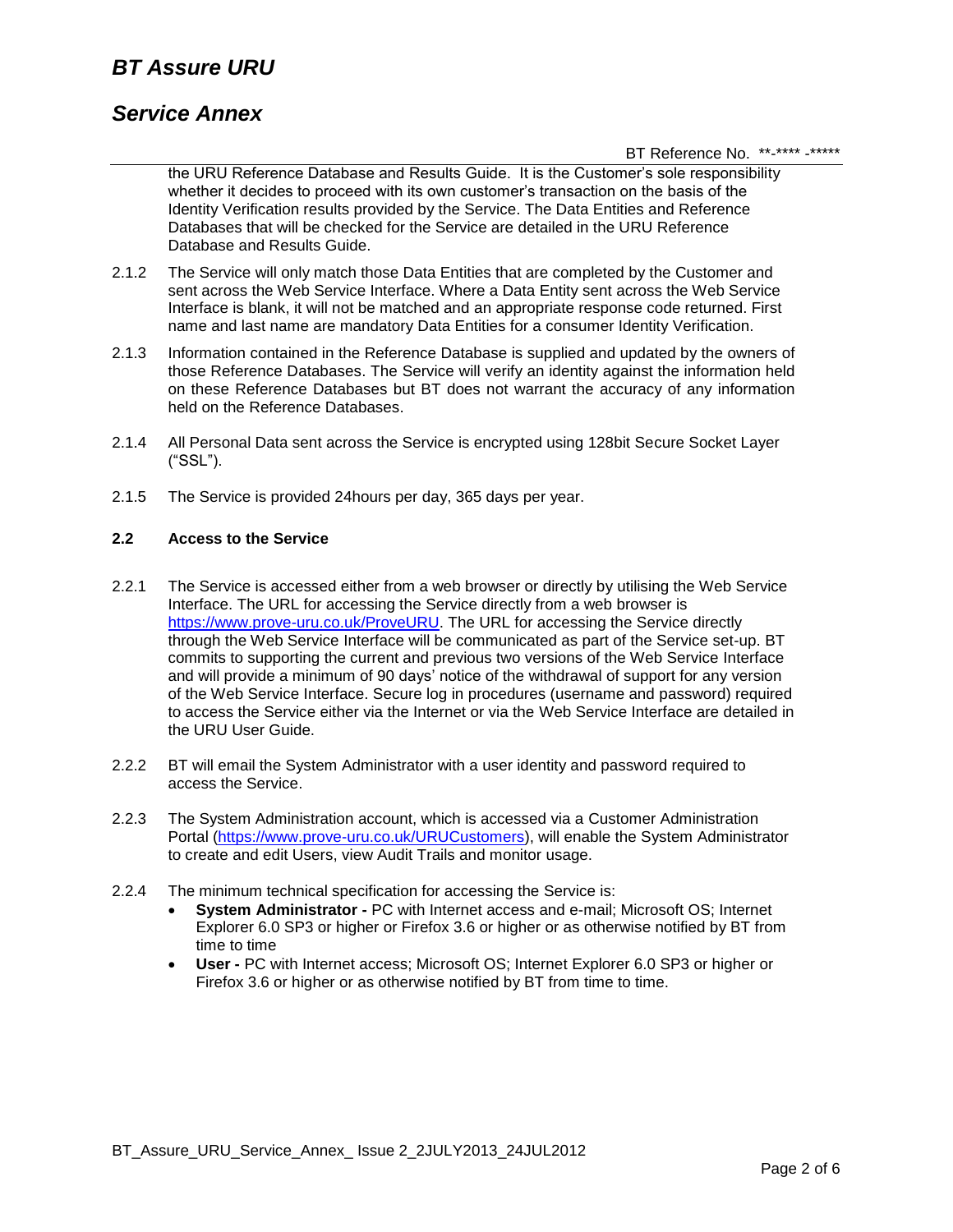# *Service Annex*

### **2.3 Day-to-Day System Administration**

BT will perform routine system administration of the Service, including server, network and security monitoring.

### **2.4 Fault Reporting and Fault Repair**

- 2.4.1 The Customer will report faults in the Service via the Customer System Administrator to the Helpdesk using the reporting procedures notified by BT.
- 2.4.2 Where the Customer reports a fault in the Service or makes a request for assistance, an initial assessment will be immediately undertaken by BT, a fault reference provided and a priority level discussed and agreed with the Customer. Progress updates will occur:-
	- with Priority 1 Faults on a 1 hourly basis or as otherwise agreed;
	- with Priority 2 Faults on a 2 hourly basis;
	- with Priority 3 Faults on a 3 hourly basis during Business Hours;
	- on resolution of the fault or problem:
	- on any change of resolution target time.
- 2.4.3 Outside of Business Hours, the Helpdesk will be available to deal with Priority 1 faults only. Faults or enquiries that are designated as either Priority 2 or 3 will be acknowledged but the target time will not commence until Business Hours on the next Business Day. With the exception of Priority 1 faults, all other priorities, which cannot be resolved by the Helpdesk by the end of Business Hours on the Business Day that they are acknowledged by BT will be put on hold until the commencement of Business Hours on the next Business Day.

#### **2.5 Planned Maintenance (supersedes and replaces clause 2.6 of the General Service Schedule)**

- 2.5.1 From time to time, BT may schedule maintenance of the Service ("Planned Maintenance"). Planned Maintenance will where possible be performed on Tuesday, Wednesday or Thursday mornings between 07.30 hours and 09.30 hours (the "Maintenance Window"). During this Maintenance Window, BT will carry out regular updates to the data held on the Reference Databases, and upgrades to the Service. Due to the nature of the Service, BT does not anticipate that any such work carried out during this Maintenance Window will result in the Service being suspended although minor disruption may occur occasionally. BT will whenever practicable agree with the Customer when the Service will be suspended and in any event will endeavour to provide the Customer with as much notice as possible of any such suspension.
- 2.5.2 Where the Customer has access to external databases as part of its Service, and there is a requirement by the external database supplier to have access controlled by username/password, including regular password changes, BT will manage these accounts and change the passwords on behalf of the Customer periodically. The Customer is not aware of these usernames or passwords or when they have been changed, and this does not affect the normal logon to the Service in any way. The Customer may experience very minor disruption to the Service where Identity Verifications are carried out during the brief period during which the password is being changed.

#### **2.6 Quality of the Reference Databases**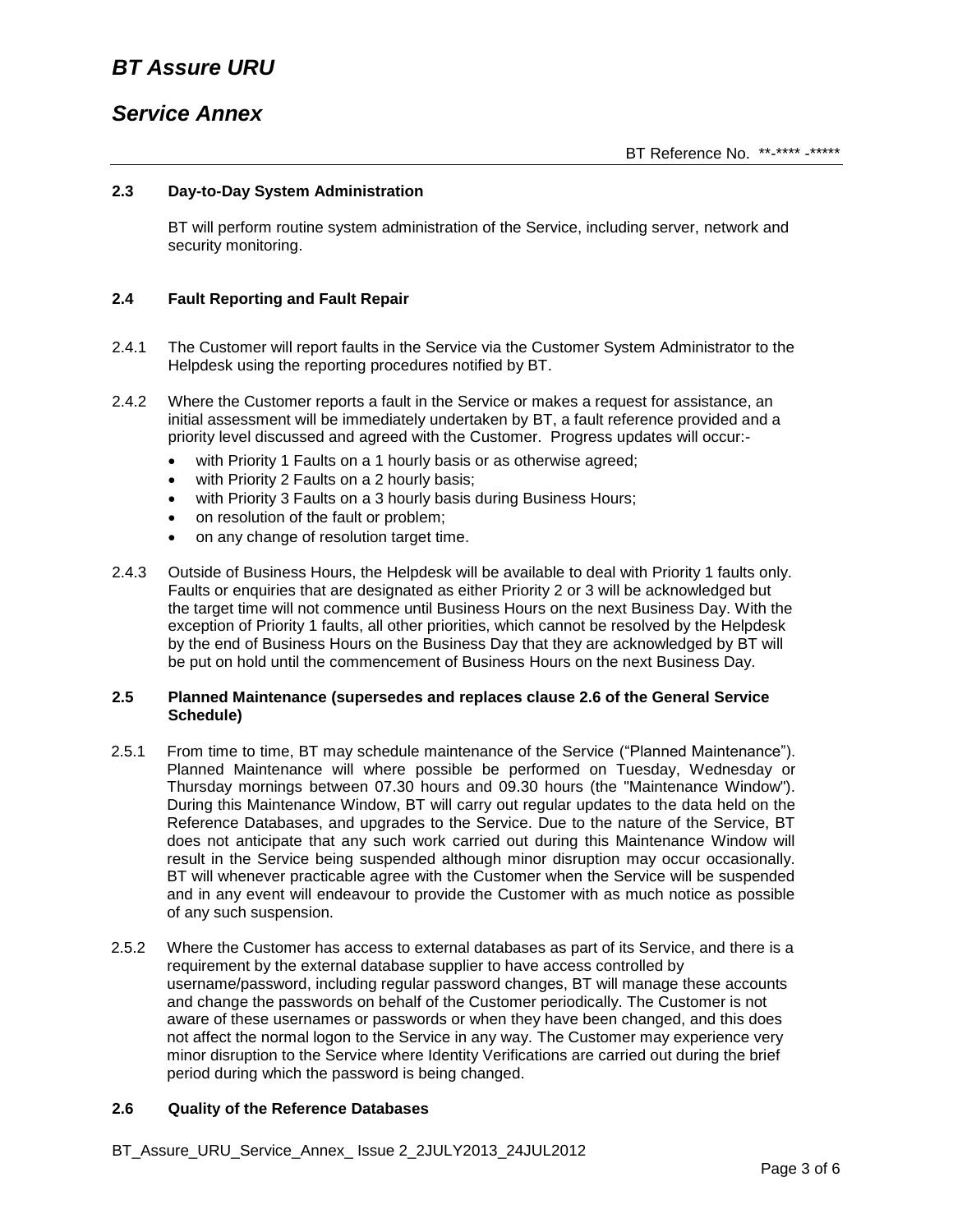## *Service Annex*

BT has no liability whatsoever for the quality of the information provided by the Reference Databases accessed for the purposes of Identification Verification or for the decision made, action taken or transactions entered into by any Customer as the result of such an Identity Verification.

## **2.7 Customer Reports**

.

The Service will allow the System Administrator online access to Customer reports on usage and Audit Trail logs.

### **2.8 Security and Data Protection**

- 2.8.1 Both parties will take all appropriate technical and organisational measures against unauthorised or unlawful processing of Personal Data and against accidental loss or destruction of, or damage to Personal Data sent or accessed via the Web Service Interface
- 2.8.2 For each Data Entity checked, the name of the Reference Database, the (not defined and not used elsewhere)Personal Data, the match result, the date and time matched, user ID and a unique log number will be recorded by the Service for the purposes of an Audit Trail. Where a profile has been used, then the profile reference will also be stored by the Service.
- 2.8.3 The Audit Trail will be used by BT to determine the number of Identity Verifications carried out by the Customer for charging purposes. BT (or GB as authorised by BT) may also use the Audit Trail for the delivery and/or development of the Service.
- 2.8.4 Information held on the Audit Trail will be accessible online by the System Administrator.
- 2.8.5 BT will hold the Audit Trail information online for the duration of this Service Annex unless otherwise notified to the Customer.
- 2.8.6 BT will provide the Customer with a mechanism to download the Audit Trail data through the Customer Administration Portal for the Service so that the Customer can retain its own copy of the Audit Trail offline if required.
- 2.8.7 Upon termination of the Service, BT will delete the online the Audit Trail information after 30 days. It will be the Customer's responsibility to download the Audit Trail information within this period and store this in order to meet any of its obligations under the Data Protection Act or any other relevant legislation which may govern its transactions.

#### **2.9 Additional Services (Options)**

- 2.9.1 Where the Customer requires to process a significant number of Identity Verifications at any one time, BT may, at its discretion, offer the Customer the option to load a data file for processing through the Service ("Batch Processing").
- 2.9.2 Prior to any work being carried out:
	- a) BT will notify the Customer of BT's requirements for format and transmission outlined in paragraph 2.9.3 below.
	- b) The parties will agree: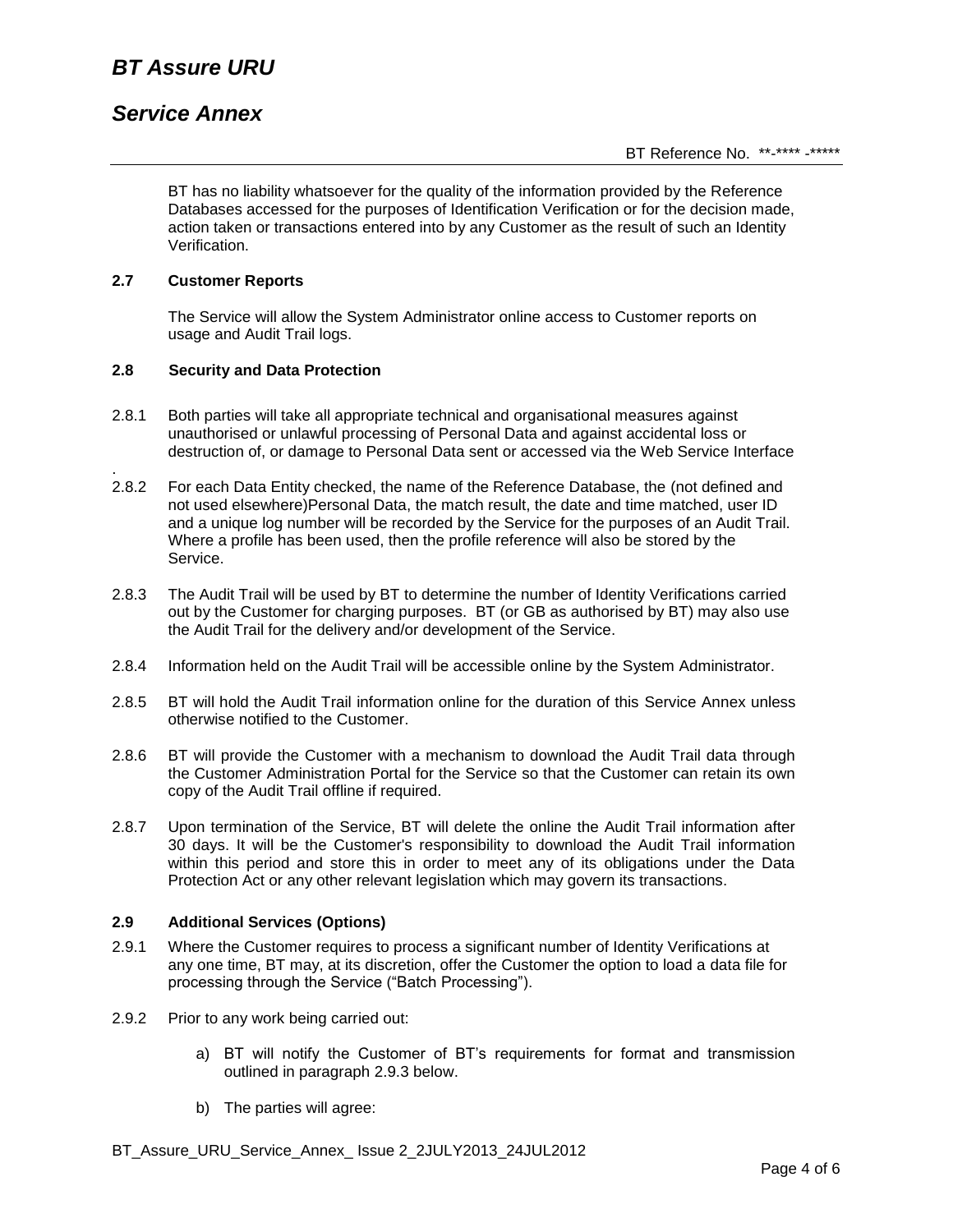# *BT Assure URU*

## *Service Annex*

- estimated timescales for completion of the work; and
- the additional charges which will be incurred for the Batch Processing and which will be determined by BT on a case by case basis.
- 2.9.3 The Customer will be responsible, at its own expense, for:
	- ensuring that the data file to be processed is formatted in accordance with the requirements as notified by BT; and
	- the secure transmission of the file to BT.
- 2.9.4 On receipt of the data file from the Customer, BT will load the data file into the Service, and the data will be then be processed in the usual way and the results recorded in the Audit Trail.
- 2.9.5 Requests for Batch Processing should be made via the Helpdesk. Note that BT reserves the right, at its sole discretion, to reject Customer requests for Batch Processing. In the event that BT rejects a request for Batch Processing then the Identity Verifications will be processed as part of the standard Service.

### **3. Service Delivery**

BT will provide the Service and configure it to use the Reference Databases selected on the Order. BT will set up the initial System Administrator account that the Customer can add System Administrators, Users and configure the Service. BT will also provide the System Administrator with training on the use of the Service, and if specified on the Order, professional services support to assist the Customer in configuring the Service.

## **4 BT Service Management Boundary (SMB)**

The SMB for the Service is the front-end firewall on the Service platform. Connection to the Service platform and the hardware and software used to access the Service are the responsibility of the Customer.

#### **5. The Customer's Responsibilities**

The Customer is responsible for:

- a) Nominating a minimum of 1 System Administrator who will:
	- be familiar with the use of the Service; and,
	- be the first point of contact for all Users of the Service;
- b) Provision of all personal computers, software, applications or bandwidth in order to access the Service;
- c) The configuration and management of its access to the Service including configuration of its network, firewall, DNS, routers and personal computers. BT accepts no liability for whatever reason due to incorrect configuration of any of the above by the Customer;
- d) Any call charges or service charges incurred in accessing the Service via the Internet;
- e) any integration of the Service into a website or call centre application; and